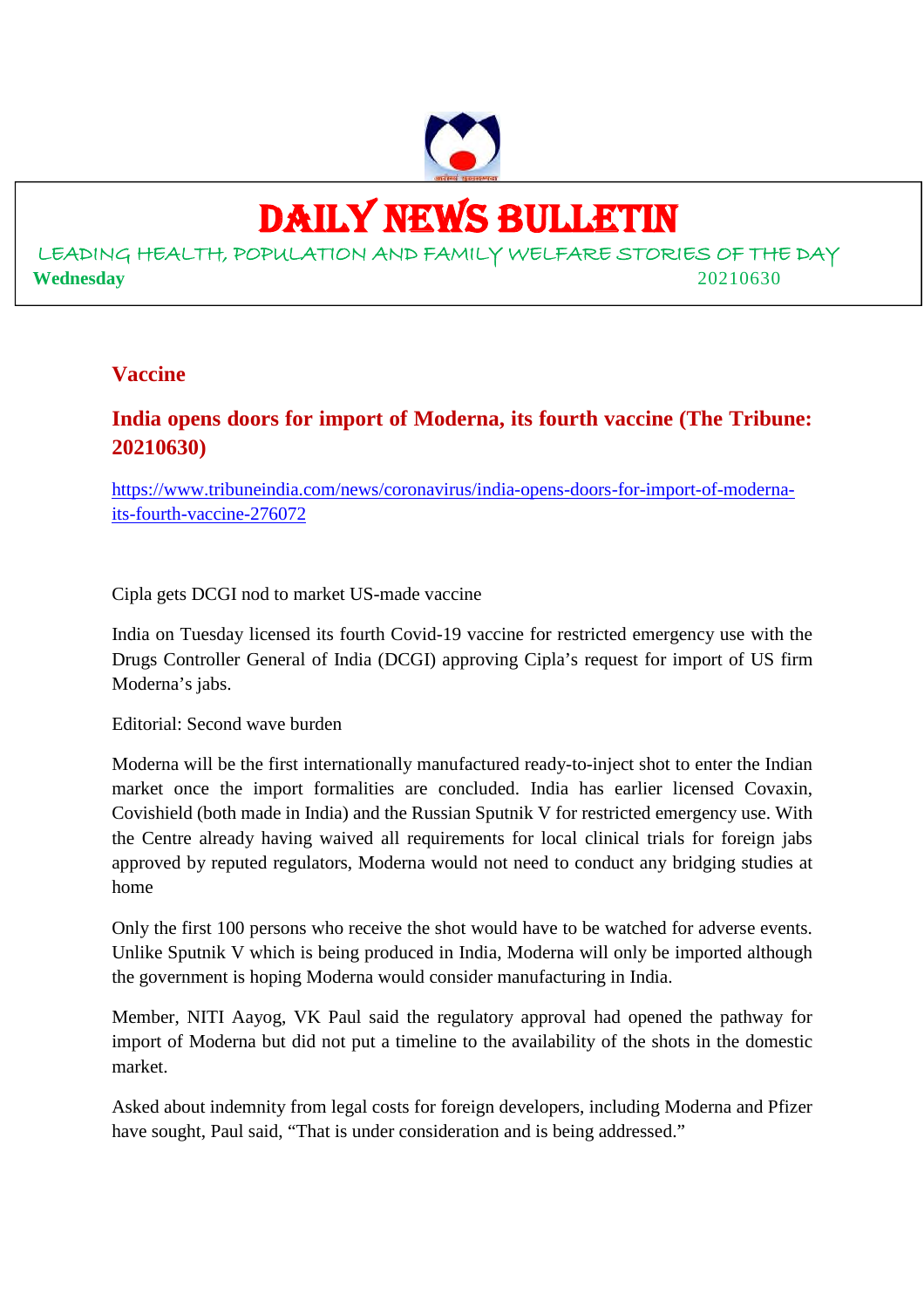Asked when Moderna would enter India, Paul said: "Let's wait and see how today's opportunity will be used for importing Moderna into India".

11-mth Covishield gap 'improves' immunity

Oxford University researchers have revealed that an 11-month gap between first and second doses of Covishield leads to better immune response.

US announces \$41 mn additional aid to India

The US has announced an additional \$41 million aid to help India respond to the pandemic and strengthen preparedness for health emergencies.

#### **New Cases**

#### **India records 817 more Covid deaths, lowest in 81 days45,951 more cases reported (The Tribune: 20210630)**

https://www.tribuneindia.com/news/coronavirus/india-records-817-more-covid-deathslowest-in-81-days-276229

India saw a single-day rise of 45,951 coronavirus infections taking the total tally of Covid cases to 3,03,62,848, while daily deaths remained below 1,000 for the third consecutive day, according to the Union Health Ministry data updated on Wednesday.

The death toll rose to 3,98,454 with 817 fresh fatalities, the lowest in 81 days.

According to the data published at 7 am, cumulatively 33.28 crore vaccine doses have been administered so far under the Nationwide Vaccination Drive.

The active cases further declined to 5,37,064 comprising 1.77 per cent of the total infections, while the national Covid recovery rate has improved to 96.92 per cent, the data updated at 8 am showed.

The 817 new fatalities include 231 from Maharashtra, 118 from Tamil Nadu and 104 from Karnataka.

A total of 3,98,454 deaths have been reported so far in the country, including 1,21,804 from Maharashtra, 34,929 from Karnataka, 32,506 from Tamil Nadu, 24,971 from Delhi, 22,577 from Uttar Pradesh, 17,679 from West Bengal and 16,033 from Punjab. PTI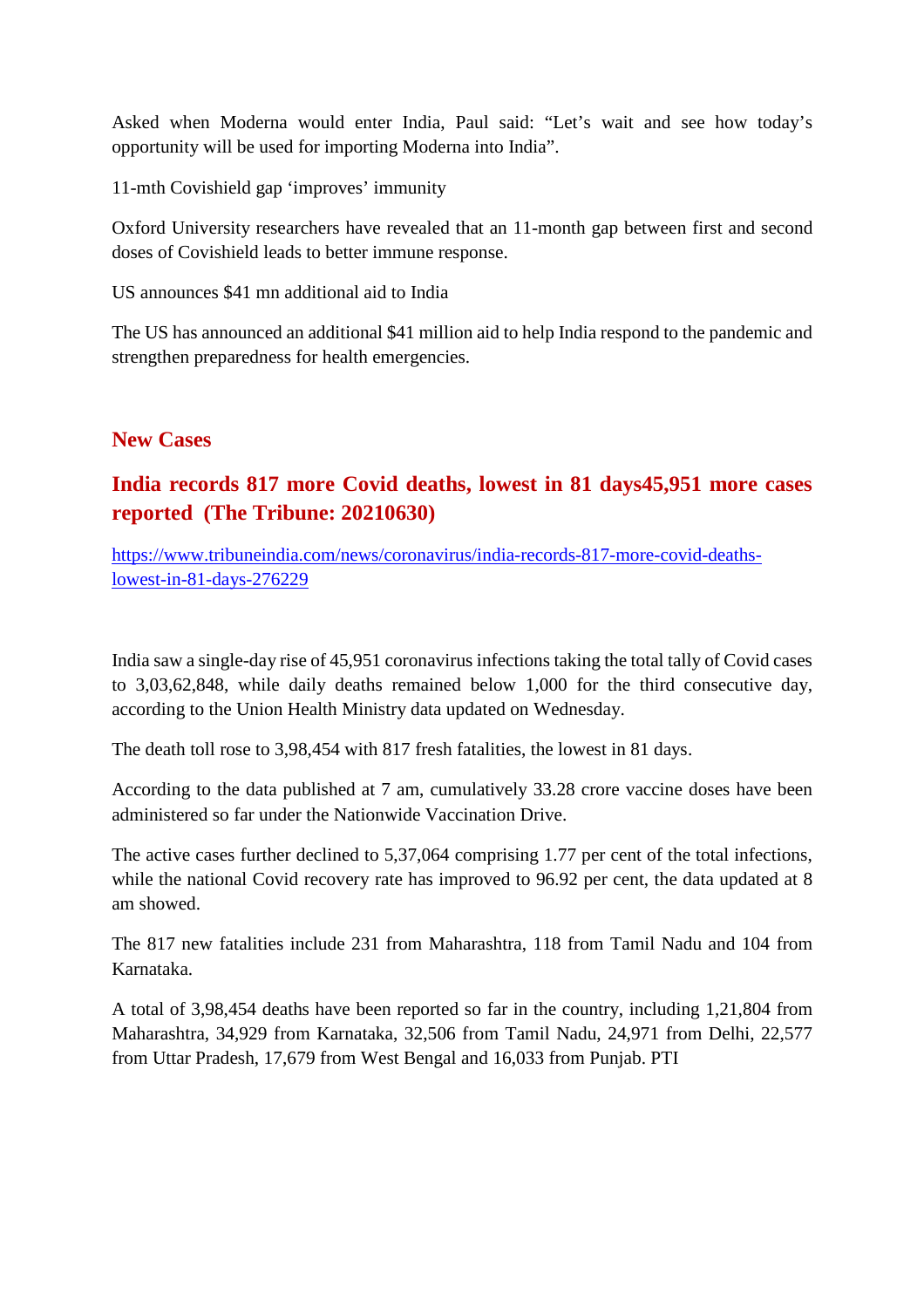#### **Mixing COVID-19 vaccines gives good protection**

#### **Oxford study says mixing COVID-19 vaccines gives good protection (The Tribune: 20210630)**

https://www.tribuneindia.com/news/coronavirus/oxford-study-says-mixing-covid-19 vaccines-gives-good-protection-275785

Oxford study says mixing COVID-19 vaccines gives good protection

File photo for representation

Amid the global shortage of the COVID-19 vaccines, a study conducted by Oxford University has found out that alternating doses of the AstraZeneca and Pfizer-BioNTech vaccines generate robust immune responses against the coronavirus.

According to the study, 'mixed' schedules of these vaccines induced high concentrations of antibodies against the SARS-CoV2 spike IgG protein when doses were administered four weeks apart. This study, published on the Lancet pre-print server, means all possible vaccination schedules involving the Oxford-AstraZeneca and Pfizer-BioNTech vaccines could potentially be used against COVID-19.

"The Com-COV study has evaluated 'mix and match' combinations of the Oxford and Pfizer vaccines to see to what extent these vaccines can be used interchangeably, potentially allowing flexibility in the UK and global vaccine roll-out," said Professor Matthew Snape, Associate Professor in Paediatrics and Vaccinology at the University of Oxford, and Chief Investigator on the trial.

"The results show that when given at a four-week interval both mixed schedules induce an immune response that is above the threshold set by the standard schedule of the Oxford/AstraZeneca vaccine."

Professor Snape said these results are an invaluable guide to the use of mixed dose schedules, but the interval of four weeks studied here is shorter than the eight to 12-week schedule most commonly used for the Oxford-AstraZeneca vaccine.

Meanwhile, UK Deputy Chief Medical Officer Professor Jonathan Van-Tam said: 'Today's data are a vital step forward, showing a mixed schedule gives people protective immunity against COVID-19 after four weeks."

"Our non-mixed (homologous) vaccination programme has already saved tens of thousands of lives across the UK but we now know mixing doses could provide us with even greater flexibility for a booster programme, while also supporting countries which have further to go with their vaccine rollouts and who may be experiencing supply difficulties."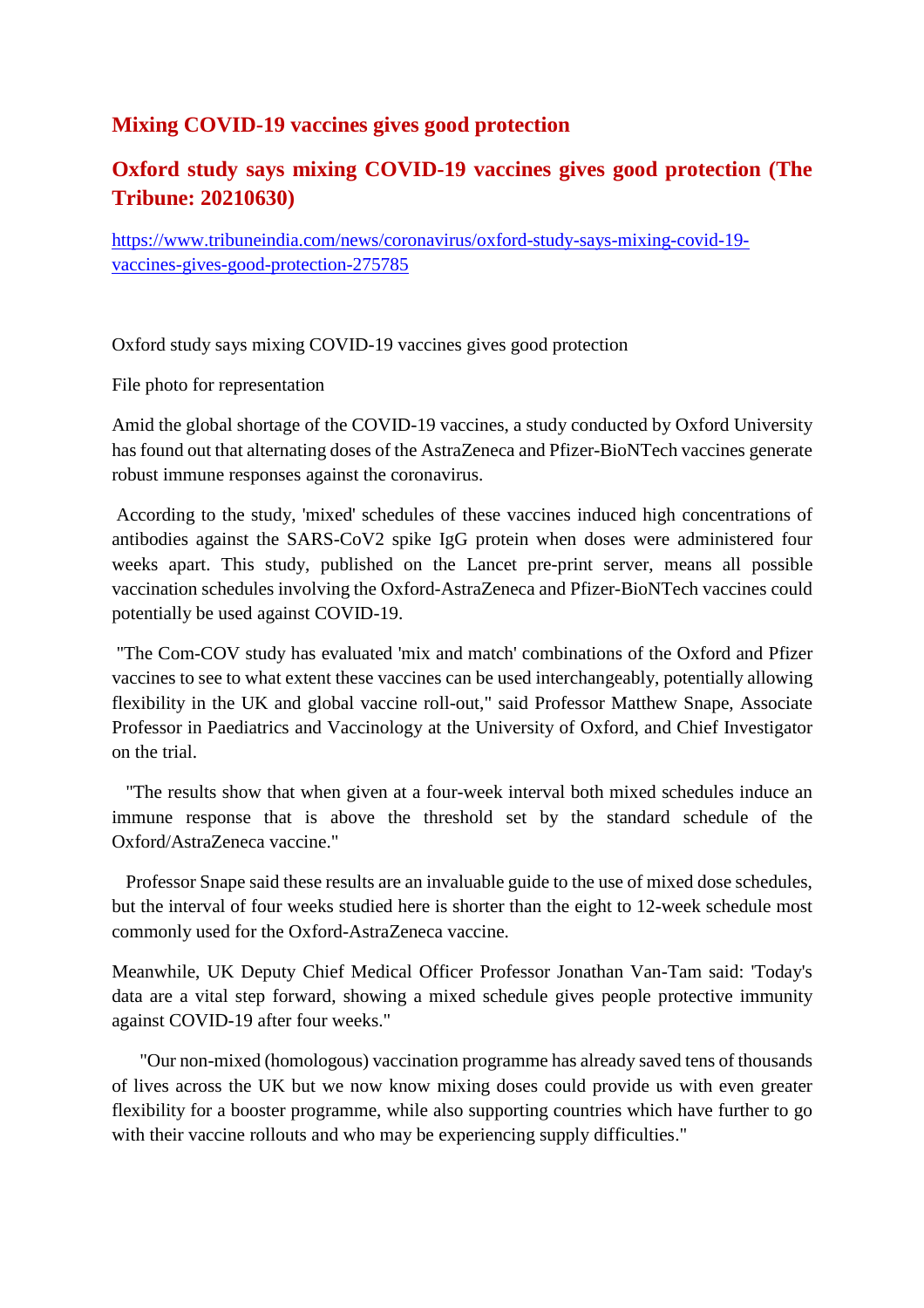The University of Oxford is leading the Com-COV study, run by the National Immunisation Schedule Evaluation Consortium (NISEC).

This UK government funding study aims to evaluate the feasibility of using a different vaccine for the initial 'prime' vaccination to the follow-up 'booster' vaccination. (ANI)

#### **Moderna's Covid vaccine**

#### **Moderna's Covid vaccine approved for use in India (Hindustan Times: 20210630)**

https://epaper.hindustantimes.com/Home/ArticleView



#### **Rhythma Kaul**

letters@hindustantimes.com

NEW DELHI : India on Tuesday approved the import of US pharmaceutical major Moderna's mRNA technology-based coronavirus disease (Covid-19) vaccine, paving the way for the entry of the first international vaccine against the infectious disease into the country.

On behalf of Moderna, Indian pharmaceutical company Cipla Ltd applied to the country's drugs regulator, the Drugs Controller General of India, for grant of approval to import the vaccine to India.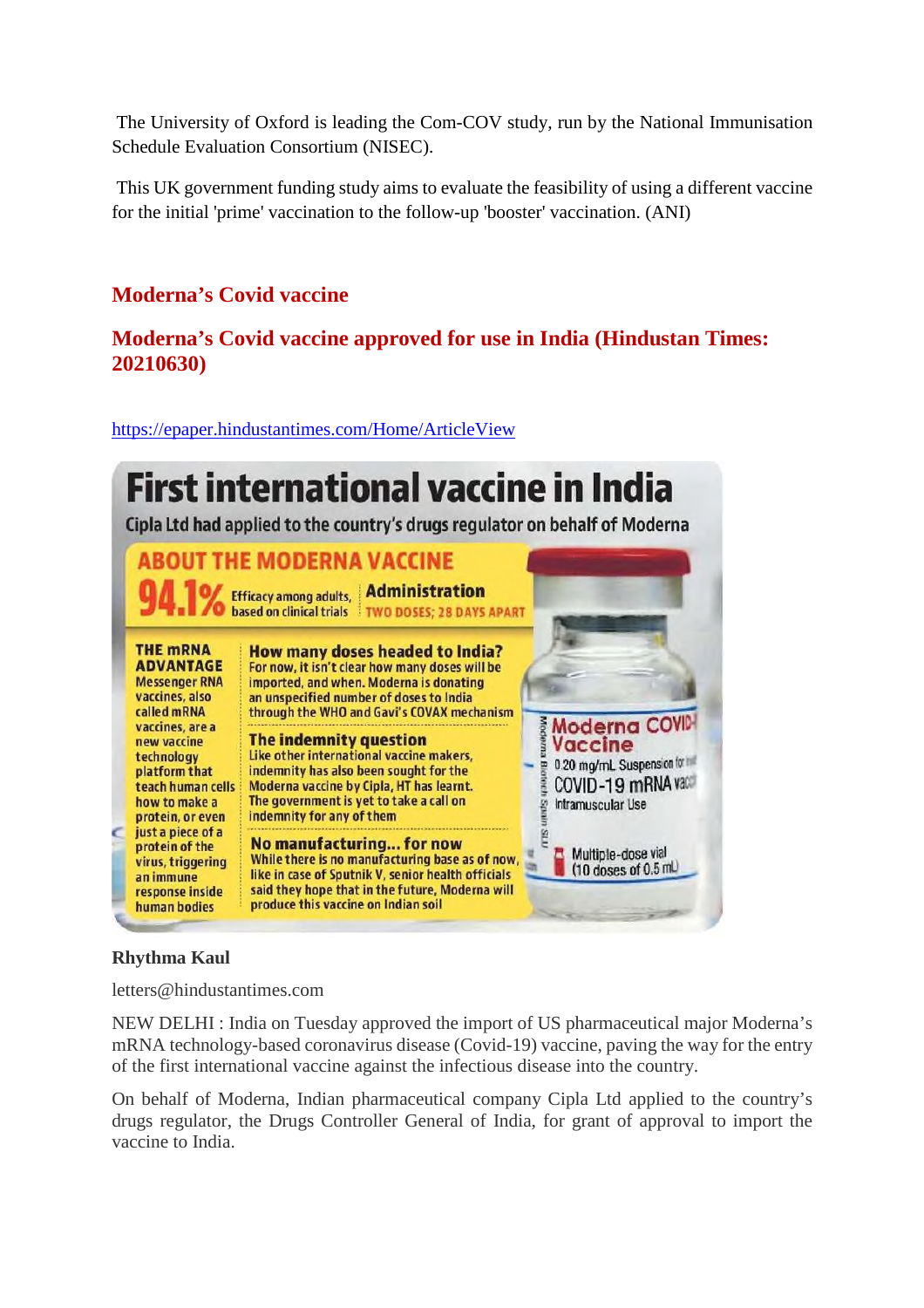"An application received from Moderna through an Indian partner of theirs, namely Cipla, has been granted new drug permission for restricted use that is commonly known as emergency use authorisation. This is the first internationally developed vaccine for which now such permission exists today, and this potentially opens up a clear possibility of this vaccine being imported into India in the near future. Let's see how this opportunity will be used for accessing the vaccine in the country. There must be other formalities that they will have to follow but a very important licensure has been given," said Dr VK Paul, member (health), Niti Aayog, during the Union health ministry's media briefing on Covid-19 updates.

Moderna is donating an unspecified number of doses to India through the World Health Organization (WHO) and Gavi's COVAX mechanism; Cipla is facilitating this, and the approvals are part of the process. In a statement, Cipla said it is "supporting Moderna with the regulatory approval and importation of vaccines to be donated to India. At this stage, there is no definitive agreement on commercial supplies." It wasn't clear how many doses will be imported, and when.

An official said the approval was not limited to donations. "Cipla has been given a licence to import, and it is applicable to the Moderna vaccine import in general, under which they are also allowed to distribute it here; since it is still under emergency use authorization retail sale of the product is not allowed. It does not matter whether the doses are a part of some donation or otherwise being exported by the US company, Cipla is now authorized to import the Moderna vaccine," the official aware of the matter in the Central Drugs Standard Control Organisation (CDSCO) said on condition of anonymity.

"Even though it is totally up to them how much they want to import and when, it is likely that about 7 million doses are imported, and the process should start in next 5-6 days. Moderna has definitely got the first mover advantage...," the official added.

In a statement, Moderna said the government of India issued a registration certificate and a permission to import the Covid-19 vaccine for restricted use in an emergency situation. "I want to thank the government of India for this authorization, which marks an important step forward in the global fight against the pandemic," a statement by the company's CEO said.

Previously, news reports in May, citing unnamed people, said Cipla was considering spending up to \$1 billion to import 50 million doses of the vaccine. HT learns that Cipla has also sought indemnity for the Moderna vaccine, much like other international vaccine makers negotiating their entry into India. The government is yet to take a call on indemnity for any foreign vaccine maker.

"Moderna is coming in the ready-to-inject form. There is no manufacturing base as of now, like in case of Sputnik V, but we also hope that in the future, Moderna will produce this vaccine on Indian soil; and make this, therefore, into a made-in-India vaccine. There will be no need for a bridging study that has been already clarified, but recipients of first 100 doses of the vaccine will be closely watched. So, now there are four Covid-19 vaccines approved: Covaxin, Covishield, Sputnik and Moderna; our vaccine basket is now richer by this addition," Paul said.

The vaccine, mRNA-1273, manufactured by Moderna TX Inc., is a two-dose vaccine with the shots to be given 28 days apart. Messenger RNA vaccines, also called mRNA vaccines, are a new vaccine technology platform.

The vaccine can be stored for up to seven months between -25 and -15 degrees Celsius; and its medium-term storage temperature is -20 degrees. In normal cold chains, where the temperature is between 2 and 8 degrees Celsius, an unopened vial can stay effective for 30 days.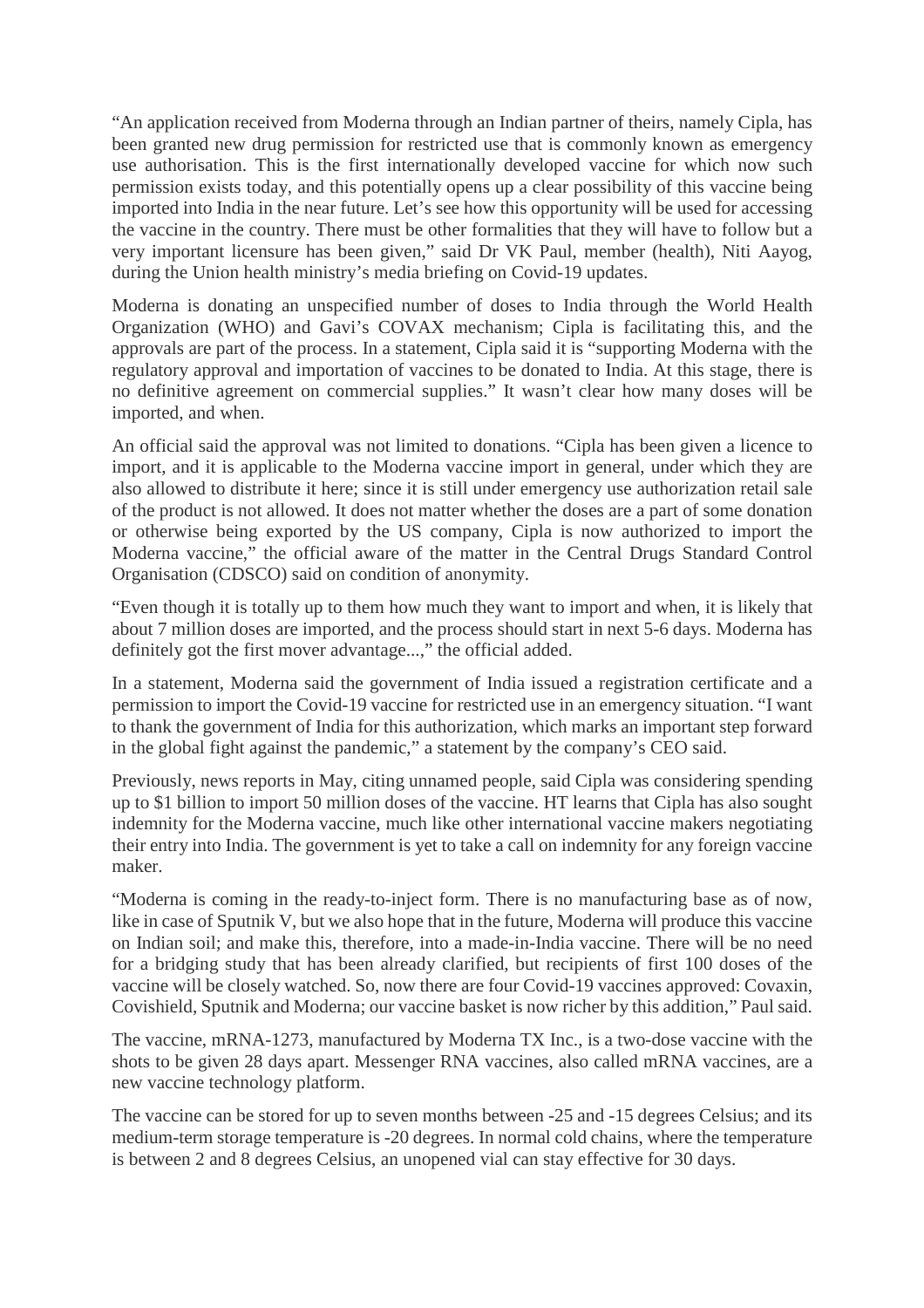The mRNA vaccines teach human cells how to make a protein, or even just a piece of a protein of the virus, triggering an immune response inside human bodies. The benefit of mRNA vaccines, like all vaccines, is that those vaccinated gain protection without ever having to risk the serious consequences of getting sick with Covid-19.

According to the evidence generated through clinical trials, in people aged 18 years and older, the Moderna vaccine was 94.1% effective at preventing laboratory-confirmed Covid-19 infection.

Experts welcomed the clearance of an mRNA vaccine.

"There are likely going to be small numbers for next many months, so unlikely (to be a) major contribution to public health. But it is very valuable as a process and for a small group of people for whom other vaccines may not work well," said Dr Gagandeep Kang, physician-scientist, Christian Medical College, Vellore, Tamil Nadu.

In early June, after reports of a partnership with Moderna surfaced, Cipla said in a statement that it is "in the process of seeking clarity and guidance from the Government of India for exploring the possible road map for vaccine importation to India". "At this stage, no definitive terms have been finalized and hence, the Company cannot comment further," read the company statement.

Paul also mentioned during the media briefing that the government was making necessary efforts to also bring in other foreign vaccines to India and that the sticky indemnity issue is under consideration and examination.

"Our efforts to invite, and to have other internationally developed vaccines, specifically Pfizer and J&J, continue. Those processes are on, and we are also looking at increased production, and availability, of our own vaccines that are being manufactured already in our country. We look forward to the vaccination programme gaining further momentum."

"We have had multiple sessions with Pfizer; going through the agreements that are required for such an arrangement to be operationalised, and exchange of information and thoughts, and inputs are going back and forth. The process is very much on and we have done an intensive meeting last week. We are looking forward to receiving the feedback from their end now," he added.

In an emailed response, a Pfizer company spokesperson said: "We continue to engage with the government to make our Pfizer-BioNTech vaccine available for use in the country."

A Johnson & Johnson India spokesperson said: "At Johnson & Johnson, we remain fully focused on bringing a safe and effective COVID-19 vaccine to people in India. We are in ongoing discussions with the Government of India and are exploring how best to accelerate our ability to deliver our Janssen single dose COVID-19 vaccine to India."

J&J already has a manufacturing tie-up with Biological E, which is also making a protein subunit vaccine of its own.

To facilitate the entry of foreign made vaccines into India, the government earlier made regulatory modifications.

On June 2, the national drugs controller announced that Covid-19 vaccines approved by specific countries and WHO would no longer require post-approval bridging trials and batch testing in India.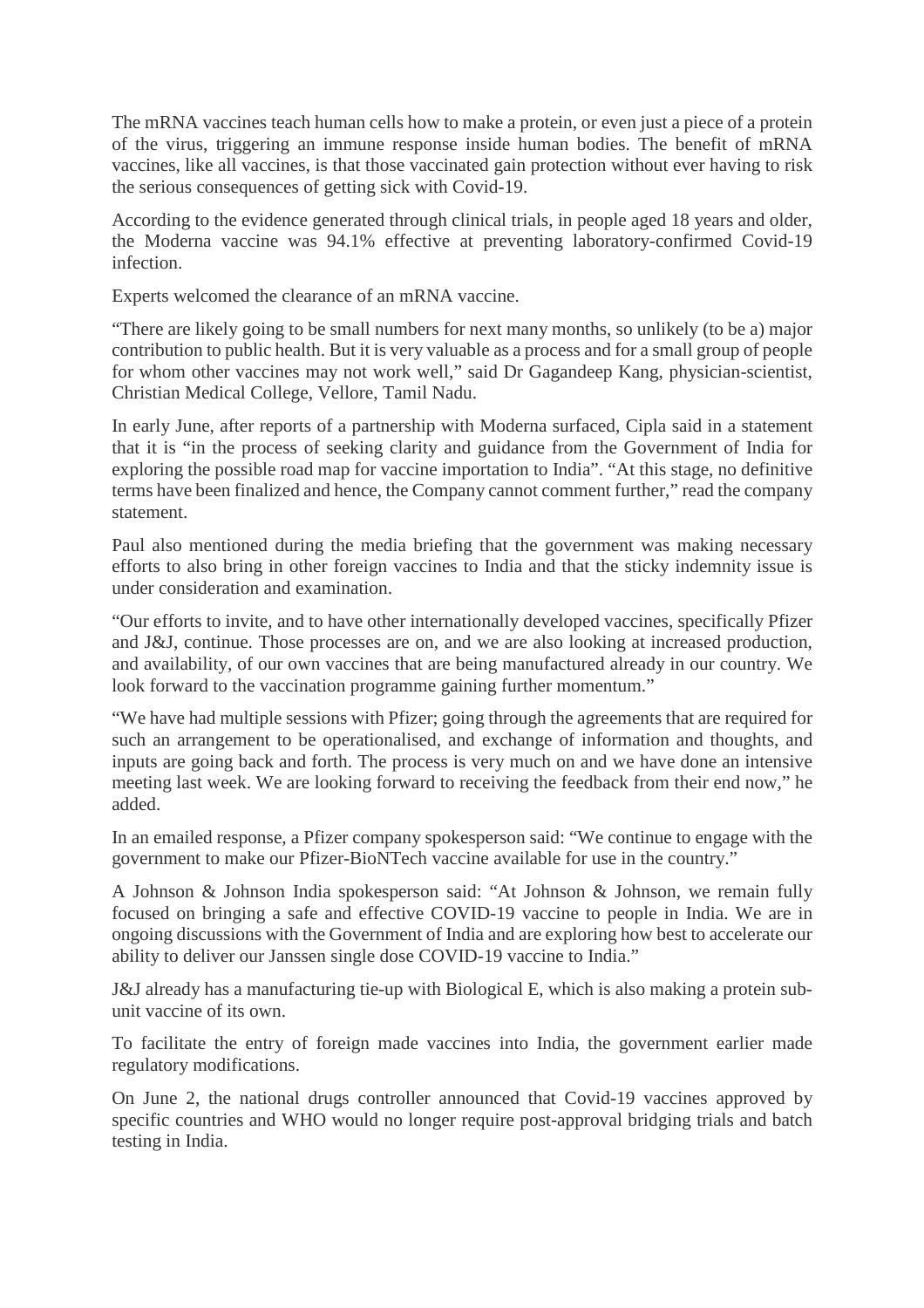"If the vaccine has been certified and released by the national control laboratory of certain countries or if it is listed in the WHO Emergency Use Listing (EUL), it can be exempted from the aforementioned requirement," stated a letter issued by CDSCO that is headed by the drugs controller.

However, additional scrutiny and review shall continue, DCGI said, and before the vaccine is rolled out for further immunisation programmes, the first 100 beneficiaries shall be assessed for seven days for safety outcomes, along with other procedures for the filing of applications and timelines.

#### **Delta Variant (Hindustan Times: 20210630)**

https://epaper.hindustantimes.com/Home/ShareImage?Pictureid=306f61ba395



#### **Moderna Vaccine (The Asian Age: 20210630)**

http://onlineepaper.asianage.com/articledetailpage.aspx?id=15680706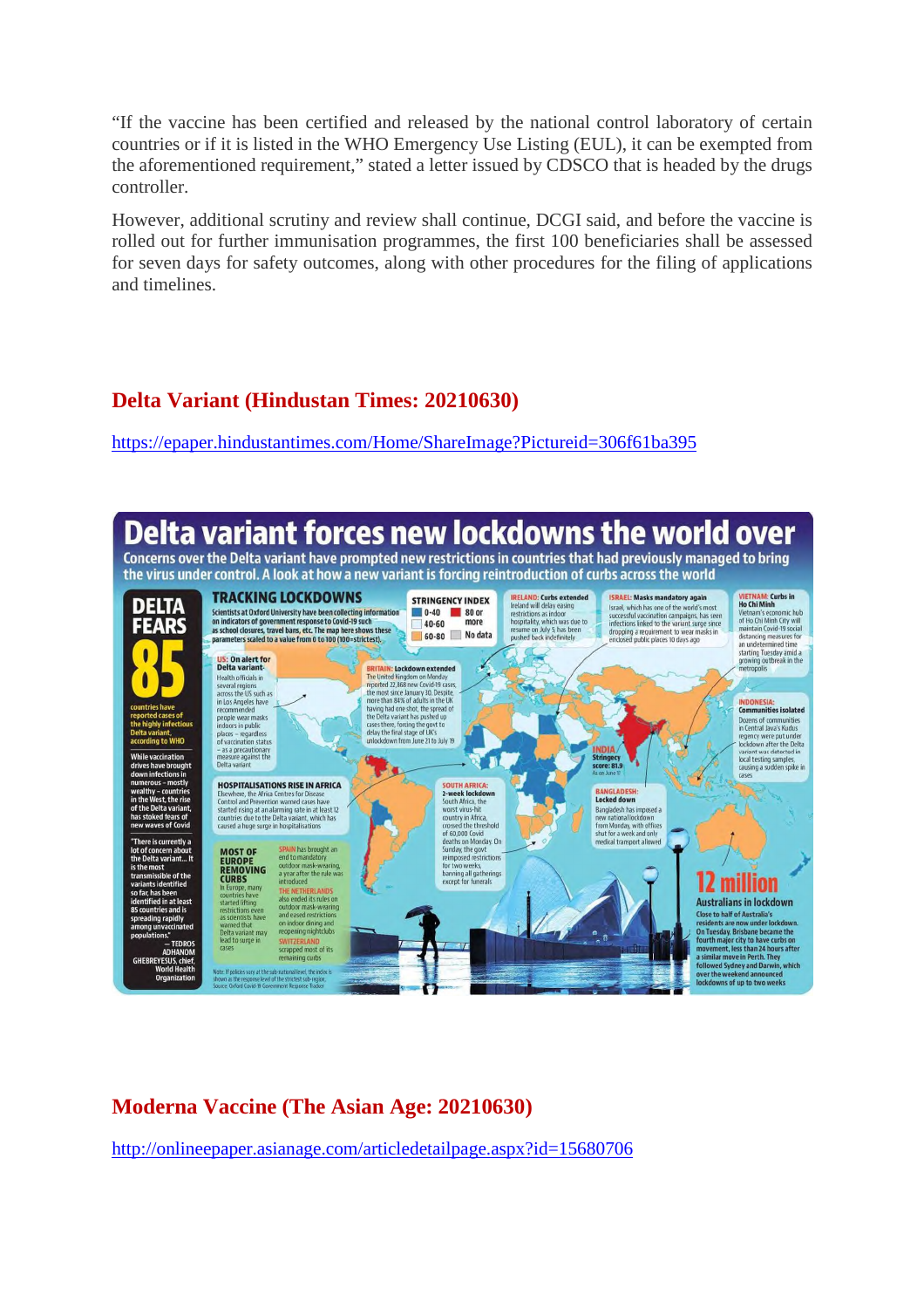# 90% effective **Moderna** vaccine gets DCGI nod

In Assam, 34,000 children have tested +ve during the 2nd wave of Covid-19

#### **AGE CORRESPONDENT** with agency inputs NEW DELHI, JUNE 29

Giving a shot in the arm to India's vaccination drive. the Drugs Controller General of India (DCGI) has granted permission to pharmaceutical company Cipla to import Moderna's Covid-19 vaccine for restricted emergency use in the country. Moderna's vaccine will be the fourth Covid-19 jab to be available in India after<br>Covishield, Covaxin and Sputnik. Moderna is said to be 90 per cent effective against Covid.

"An application was<br>received from Moderna through their Indian partner Cipla following which Moderna's Covid-19 vaccine has been granted restricted emergency use authorisation by the drug regulator. This new per-<br>mission for restricted<br>emergency use potentially opens up a clear possibility of this vaccine being

**MODERNA'S VACCINE** will be the fourth Covid-19 jab to be available in India after Covishield, Covaxin and Sputnik. Moderna is said to be 90 per cent effective against Covid.

imported to India in the near future. This is the first internationally developed vaccine for which now such permission<br>exists. Our efforts to invite and to have other internationally developed vac-<br>cines, specifically Pfizer and J&J, also continue. We are also looking at increasing the production<br>of vaccines," NitiAayog<br>member (Health) Dr V.K. Paul said. He added that the indemnity issue to Moderna is still under consideration.

Foreign vaccine makers have been urging the government to provide<br>indemnity for vaccines in India, which would mean **Turn to Page 4** 

#### **Moderna Vaccine (The Asian Age: 20210630)**

http://onlineepaper.asianage.com/articledetailpage.aspx?id=15680636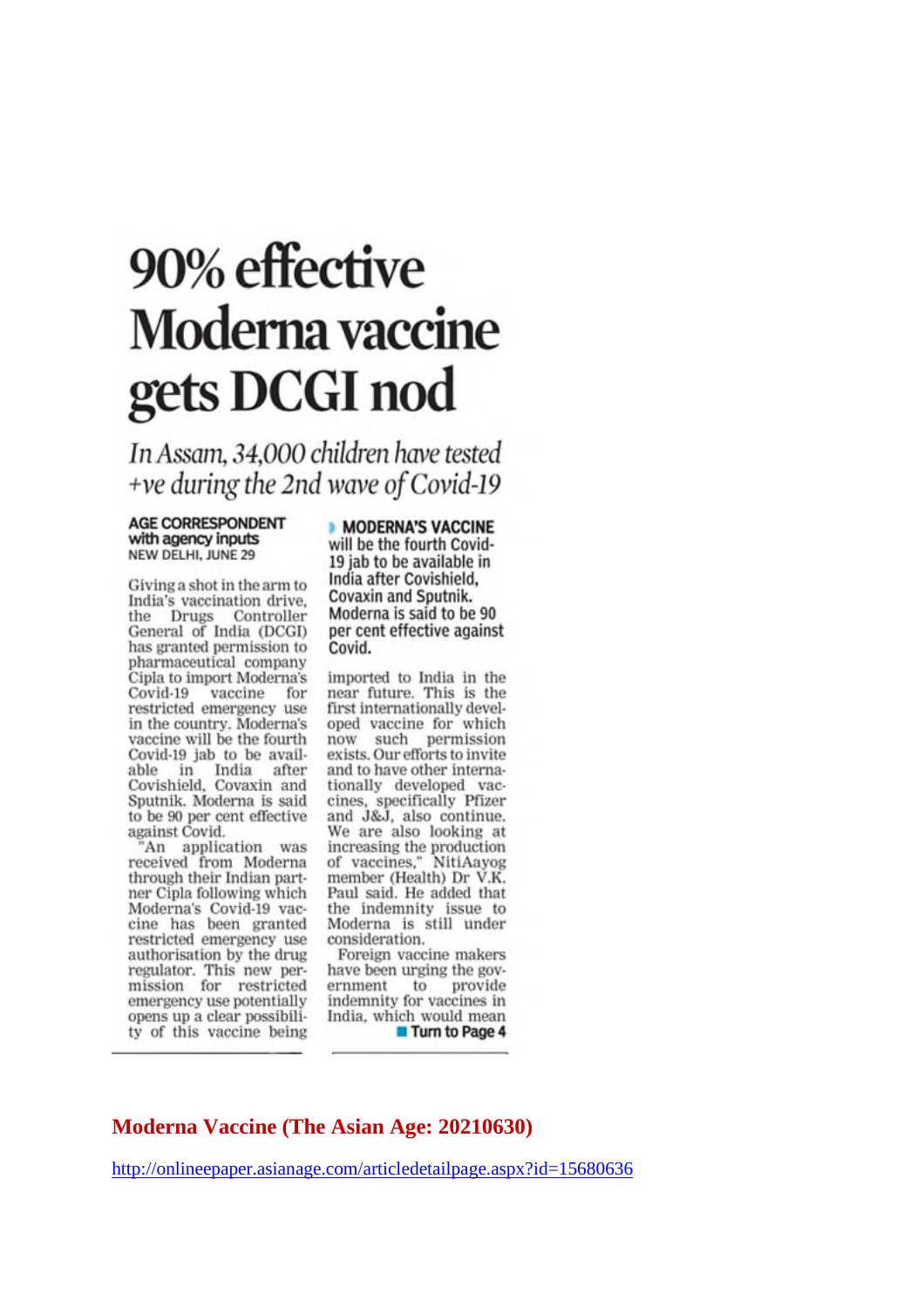## Moderna vaccine gets nod

Continued from Page 1 that the government would be liable to pay for serious vaccine-related injuries instead of the company

Dr Paul said that Moderna, the first international vaccine in India. will not need bridging trials in India. The vaccine can be stored at -25 to -15 degree Celsius for seven months and normal storage after the vial is<br>opened is 30 days.

On June 27, Moderna had informed DCGI that the US government has agreed to donate a certain number of doses of its Covid-19 vaccine through Covax to India for use here and sought approval from the Central Drugs Standard Control Organisation (CDSCO). "This permission is for restricted use in emergency situations in public interest. The firm has to submit seven days' safety assessment of the

vaccine in the first 100 beneficiaries before rolling out of the vaccine for further immunisation programme, according to the approval order," an official said.

On Monday, Cipla filed the application seeking permission for import of Moderna's vaccine referring to DCGI notices dated April 15 and June 1 according to which if the vaccine is approved by the USFDA for EUA, the vaccine can granted marketing be authorisation without bridging trial, and assessment of safety data of first 100 beneficiaries of vaccines shall be submitted before rolling out in immunisation programme.

Also, the requirement of testing of every batch by Central Drugs Laboratory (CDL), Kasauli, can be exempted if the batch/lot is released by the CDL of country of origin. However, summary lot

review protocol and scrutiny of documents shall be undertaken by the laboratory for batch release according to standard procedures, Cipla<br>said referring to the DCGI's new revised rules.

India on Tuesday recorded 37,566 fresh cases of Covid-19 and 907 deaths. With daily cases declining, Delhi government has asked private hospitals with 100 or more beds to scale down the number of oxygen beds reserved for Covid patients to 30 per<br>cent of their total capacity. So far 51 cases of Delta Plus variant have been reported in 12 states.

Talking about vaccinacoverage, tion Union health ministry said 49 per cent of senior citizens have been vaccinated so far. The total vaccination coverage from May 1 to June 24 in rural areas is 9.72 crore (56 per cent) and urban areas is 7.68 crore (44per cent).

#### Covid Crisis (The Asian Age: 20210630)

http://onlineepaper.asianage.com/articledetailpage.aspx?id=15680410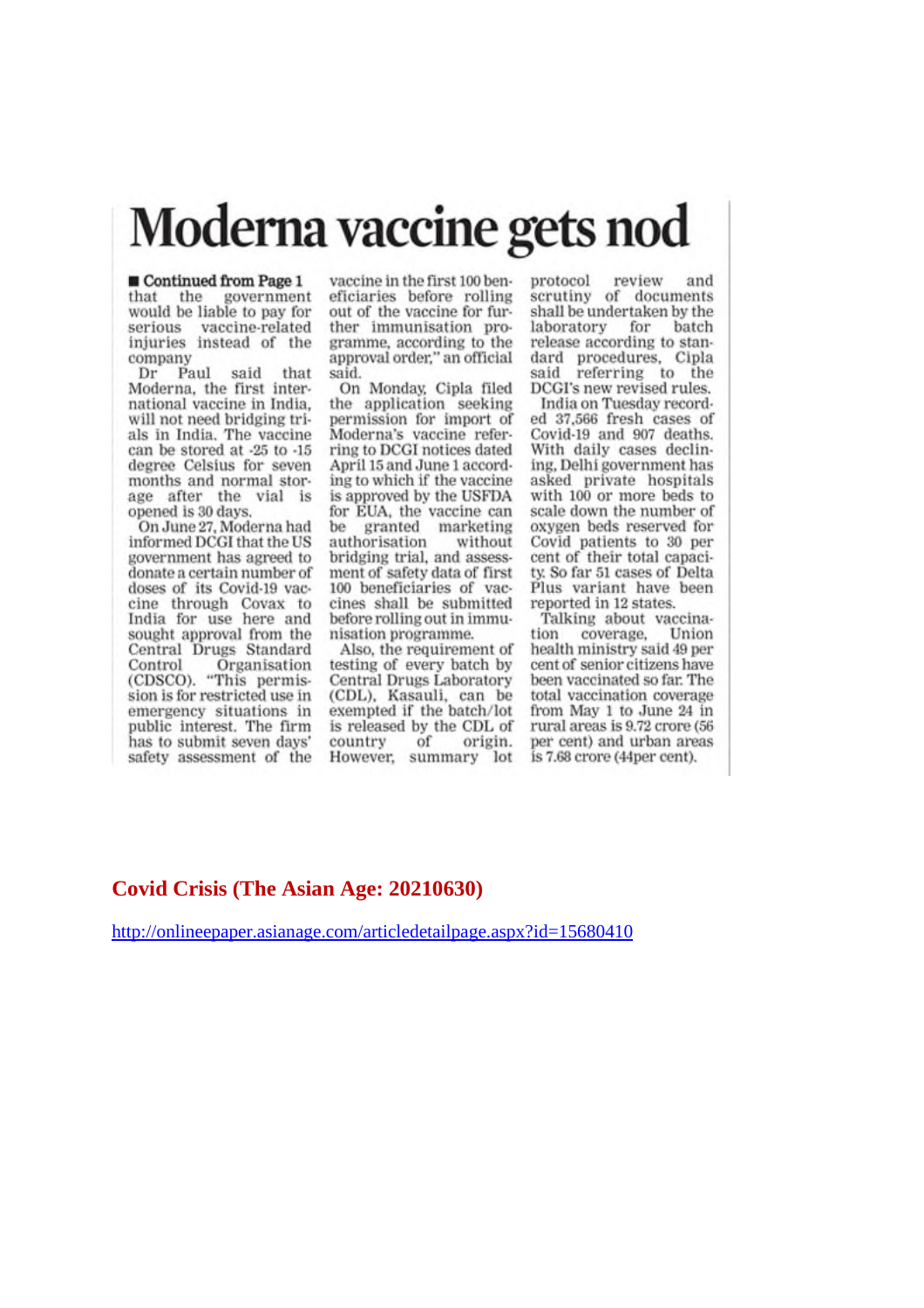# In Covid crisis, SC forces **Centre to share vital info**

Parsa Venkateshwar Rao Jr

long with the Central and state governments, the Supreme Court has been playing an important role in monitoring the management of the situation<br>arising out of the sixweek-long Covid-19 sec-<br>ond wave between the middle of April and the end of May. Through its order of April 30, the<br>Supreme Court bench of Justices Dhananjay Y. Chandrachud. Nageswara Rao and S. Ravindra Bhat had been actively directing the Central and state governments on the supply of liquid medical oxygen in the last week of April and the first week of May. and the availability of beds for critically ill patients in hospitals, as well as the availability of vaccines and their proper distribution across the country

**Though Prime Minister** Narendra Modi and his government has claimed credit for its decision on procuring vaccines directly and then allocating them to the states. announced by the PM in a televised address on June 7, the suggestion<br>actually came from the highest court after scrutinising the Centre's policy of acquiring 50 per cent of the vaccines at a set price and leaving the remaining 50 per cent to be negotiated by the state governments and private hospitals with the manufacturers.

The Supreme Court in its April 30 order had<br>said: "Prima facie, there are several aspects of the vaccine pricing policy<br>adopted by the Central government which require that policy to be<br>revisited." The court

includes the right to health) under Article 21 would be for the Central government to procure<br>all vaccines and to negotiate the price with the vaccine manufacturers. It concluded with a judicious note of warning: 'While we are not passing a conclusive determination on the constitutionality of the current policy, the manner in which the current policy has been framed would prima facie result in a detriment to right to public health, which is an integral element  $\alpha$ <sup> $\beta$ </sup> Article 21<br>Constitution." the of

The court also noted that individuals and communities had turned to the social media for help and that through the online networks people had tried to help those in distress either by finding the medicines or hospital beds needed. And here comes the acerbic observation: "However, it is with deep distress that we note that individuals seeking help on such platforms have been targeted by alleging that the information posted by them is false and has only been posted on the social media to create panic, defame the administration or damage the nation's image". It went on to say: "We do not hesitate in saying that such targeting shall not be condoned. and the Central government and state governments<br>should ensure that they immediately cease any direct or indirect threats of prosecution and arrest to citizens who air grievances or those who are attempting to help fellow citizens to receive medical aid.

It is indeed a matter of shame that during a time avtramo distr

Supreme Court was<br>forced to tick off the authorities and warn them against intimidating people. This is a judgment that should become an integral part of any<br>account of Covid-19 in India, and political leaders in positions of power should hang their heads in shame.

It was after this chastening tone by the Supreme Court that the Central government, through the solicitor-general and its other law officers, has been filing affidavits informing the court about the availability of vaccines, a crucial part of the fight against the pandemic. Most of the vital information on the availability of the vaccines has not been shared by the government with the people. The daily press confer-<br>ence that the health ministry officials hold are<br>used as a propaganda forum to trumpet the number of vaccinations that had been administered that day, and the total figure of those vaccinated. The other key figures like the number of new infections, the<br>total number of those who have been infected since January 2020, and the Covid-19 death toll are relegated to the background. There is a vague promise that there will be enough vaccines available and that by December 2021 the entire adult population of the country, which amounts<br>to 93-94 crore people, would be vaccinated. On May 16, the Union health ministry told the court that 216 crore Covid-19 vaccines would be available, but in its affidavit filed on June 27, the government revised the figure to 135 crores, and<br>details were given of the

#### The info about the availability of vaccines keeps changing simply because the government is still negotiating with

share of each of the vaccines available or to be made available in the market.

The information about the availability of vaccines keeps changing simply because the government is still negotiating with foreign vaccine makers Pfizer like Moderna and Johnson and Johnson, and there is no clarity as yet on the outcome. It is understandable that the foreign manufacturers are bargaining hard, which is a shameful thing, and the government is in a helpless situation. That is why it wants to do make do with the vaccines available in the country, which have been developed and manufactured in India like Covaxin, or those which have been developed outside the country like<br>Covishield and Sputnik V and are manufactured in India. But transparency has not been a virtue of the Modi government. There has been a continuous attempt to paint a picture of normality in abnormally stressful and distressful times.

The Prime Minister<br>might be under the illusion that he is keeping panic under control, but he is only adding to uncertainty and anxiety among the people. He<br>should have used his monthly radio talk 'Mann ki Baat" to share information about the Covid-19 situation in the country and the difficulties that the government and people are facing. Unfortunately,<br>democratically even elected leaders in India have the bad habit of hiding the truth from the people. It is in this kind of dubious situation that the Supreme Court is performing the yeoman service of compelling the government to share facts, to share information, something that the government should be doing on its own. The Supreme<br>Court is thus ensuring the flow of crucial information to the people in this time of crisis.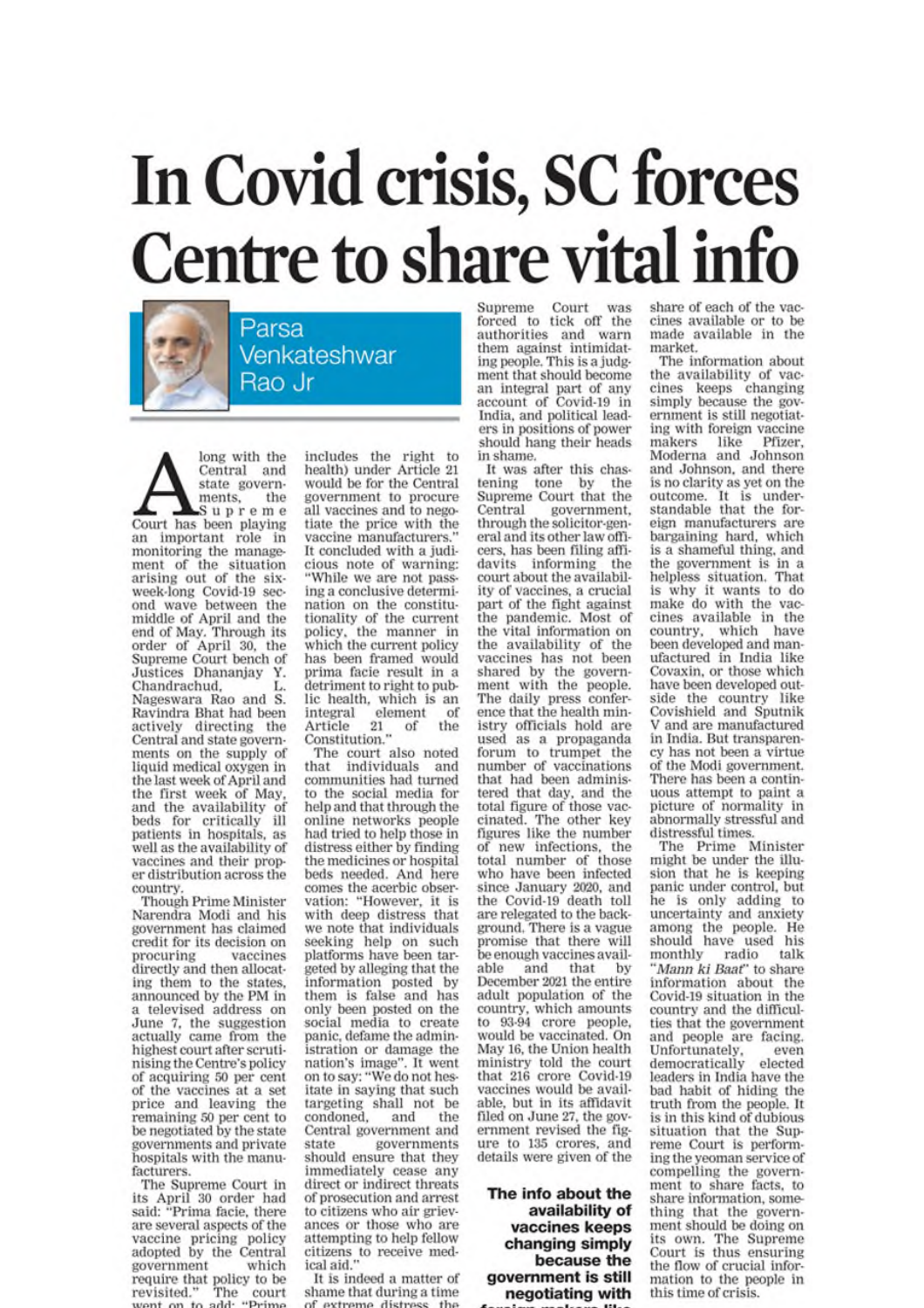#### **Health Care Services (The Asian Age: 20210630)**

http://onlineepaper.asianage.com/articledetailpage.aspx?id=15680413

## Doctors, too, need protection

The recent advisory of the Union home ministry to the state governments to invoke the stringent sections of the Epidemic Diseases (Amendment) Act. 2020, against those who indulge in assault on doctors and healthcare professional is welcome. As per the Act, a person proved to have assaulted doctors or healthcare professionals can be jailed for up to seven years and fined up to  $\overline{3}$  lakh. The advisory becomes all the more relevant in the backdrop of the series of attacks on healthcare professionals during the pandemic; the latest being reported from Assam.

It must, however, be remembered that there is no lack of deterrent penal provisions against attacks on hospitals and people employed there: as many as 19 states have enacted special laws for their protection. But the real issue is the lack of enthusiasm on the part of the law enforcers to use the legal tools. The latest is the police inaction against a constable who assaulted a surgeon in a government hospital in Alappuzha district in Kerala alleging that medical negligence led to his mother's death though a police investigation report said the patient had died before reaching the hospital. The police advanced one reason or the other not to arrest the assaulter until he was granted anticipatory bail by the high court.

The danger of the state apathy towards the medical fraternity is that it could turn to defensive practice, which would impact the poorest sections of society.

The government must design a two-pronged strategy to address the issue as a whole. First, it must ensure that healthcare professionals are given adequate security and violators of the law must be brought to book without fail. Two, it must put in place a fair, transparent, fast and credible mechanism to process complaints of medical negligence. The issue demands urgent government attention and action, not just advisories.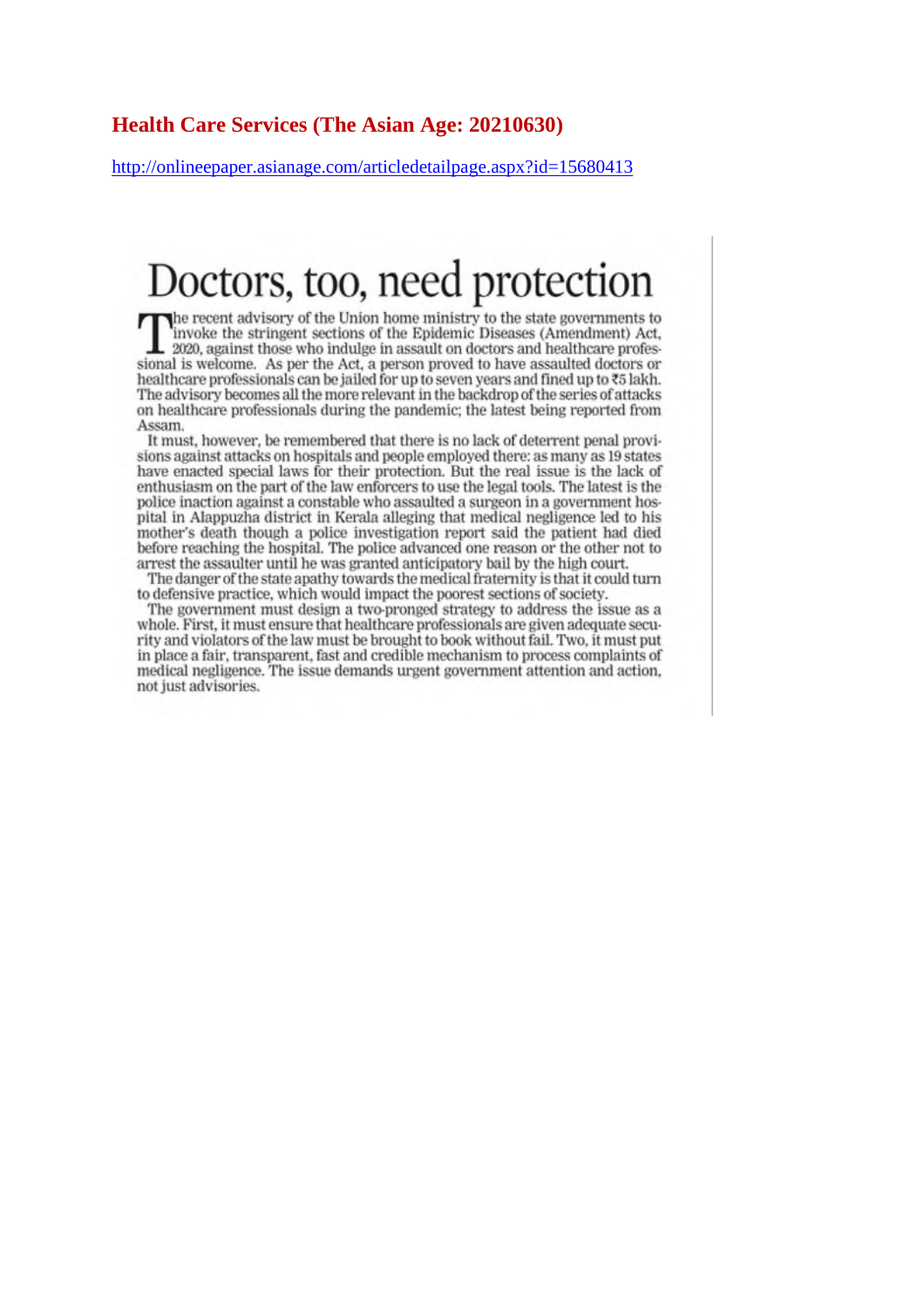#### **COVID-19 vaccine to pregnant women**

#### **Coronavirus | Guidelines issued for administering COVID-19 vaccine to pregnant women (The Hindu: 20210630)**

https://www.thehindu.com/sci-tech/health/guidelines-issued-for-administering-covid-19 vaccine-to-pregnant-women/article35031269.ece

On the side effects of the COVID-19 vaccines, the fact-sheet stated that the COVID-19 vaccines available are safe and vaccination protects pregnant women against COVID-19 illness/disease like other individuals.

The Union Health Ministry has prepared a fact-sheet to guide frontline workers and  $vacinators \Box$  on counselling pregnant women about the value and precautions of the COVID-19 vaccine so that they can make an informed decision. Although more than 90% infected pregnant women recover without any need for hospitalisation, rapid deterioration in health may occur in a few and that might affect the foetus also, the document said.

Also read: Most drugs for treating adult COVID patients not recommended for kids: Government guidelines

"It is, therefore, advised that a pregnant woman should take COVID-19 vaccine," it said.

However, pregnancy does not increase the risk of COVID-19 infection, the document stressed.

Symptomatic pregnant women appear to be at an increased risk of severe disease and death. In case of severe disease, like all other patients, pregnant women shall also need hospitalisation. Pregnant women with underlying medical conditions like high blood pressure, obesity, age over 35 years are at a higher risk of severe illness due to COVID-19, the fact sheet said.

According to the document, a frontline worker or a vaccinator needs to counsel pregnant women about the availability, value and precautions of the COVID-19 vaccine. "This note provides you with the information that you need to educate and support pregnant women so that they can make an informed decision about getting the COVID-19 vaccine," the note said.

Also read: COVID-19-affected should defer vaccination by three months: Health Ministry

The note is structured in the form of questions-answers to make it easier for frontline workers to inform pregnant women and their families about the most important issues related to COVID-19 vaccination in pregnant women. The note stated that over 95% newborns of COVID-19 positive mothers have been in good condition at birth. In some cases, COVID-19 infections in pregnancy may increase the possibility of premature delivery, the baby's weight might be less than 2.5 kg and in rare situations, the baby might die before birth, it said.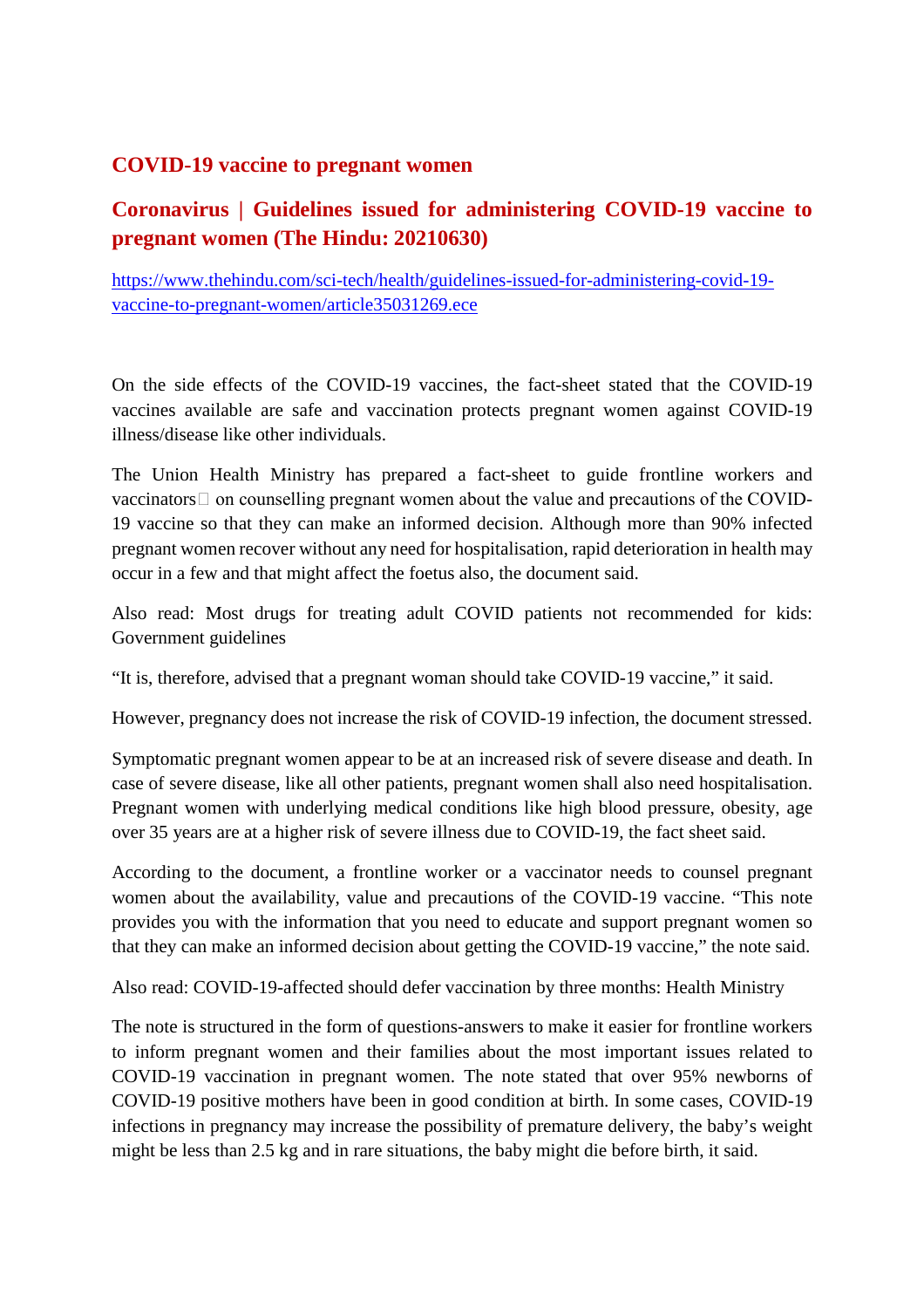It said pregnant women, older than 35 years of age, obese, having a pre-existing illness such as diabetes or high blood pressure and having a history of clotting in the limbs are at a higher risk of developing complications after COVID-19 infection.

In case a woman has been infected with COVID-19 during the current pregnancy, then she should be vaccinated soon after the delivery, the document stated.

On the side effects of the COVID-19 vaccines, the fact-sheet stated that the COVID-19 vaccines available are safe and vaccination protects pregnant women against COVID-19 illness/disease like other individuals.

Like any medicine, a vaccine may have side effects which are normally mild. After getting the vaccine injection, a pregnant woman can get mild fever, pain at the injection site or feel unwell for 1-3 days. The long-term adverse effects and safety of the vaccine for foetus and child is not established yet. "Very rarely [one in 1-5 lakh persons], the pregnant women may experience some symptoms within 20 days after getting the COVID-19 vaccination which may require immediate attention," it said.

Symptoms occurring within 20 days after receiving any COVID-19 vaccine may include shortness of breath (difficulty in breathing), persistent abdominal pain with or without vomiting , pain in limbs/pain on pressing limbs or swelling in the limb, small pinpoint haemorrhages or bruising of skin beyond the injection site, weakness/paralysis of limbs or any particular side of the body, severe and persistent headaches with or without vomiting (in absence of history of migraine or chronic headache) $\Box$  Seizures with or without vomiting (in the absence of previous history of seizures) among others are possible.

In order to protect themselves and those around from spreading the COVID-19 infection, pregnant woman and her family members should practice COVID-19 appropriate behaviour like wearing a double mask, practising frequent hand hygiene and maintaining physical distance and avoid crowded places. All pregnant women need to register themselves on the Co-WIN portal or may get themselves registered on-site at the COVID-19 vaccination centre.

#### **Coronavirus | Five firms come together for trial of COVID-19 drug Molnupiravir**

**Coronavirus | Five firms come together for trial of COVID-19 drug Molnupiravir ( The Hindu: 20210630)**

https://www.thehindu.com/sci-tech/health/coronavirus-five-firms-come-together-for-trial-ofcovid-19-drug-molnupiravir/article35045363.ece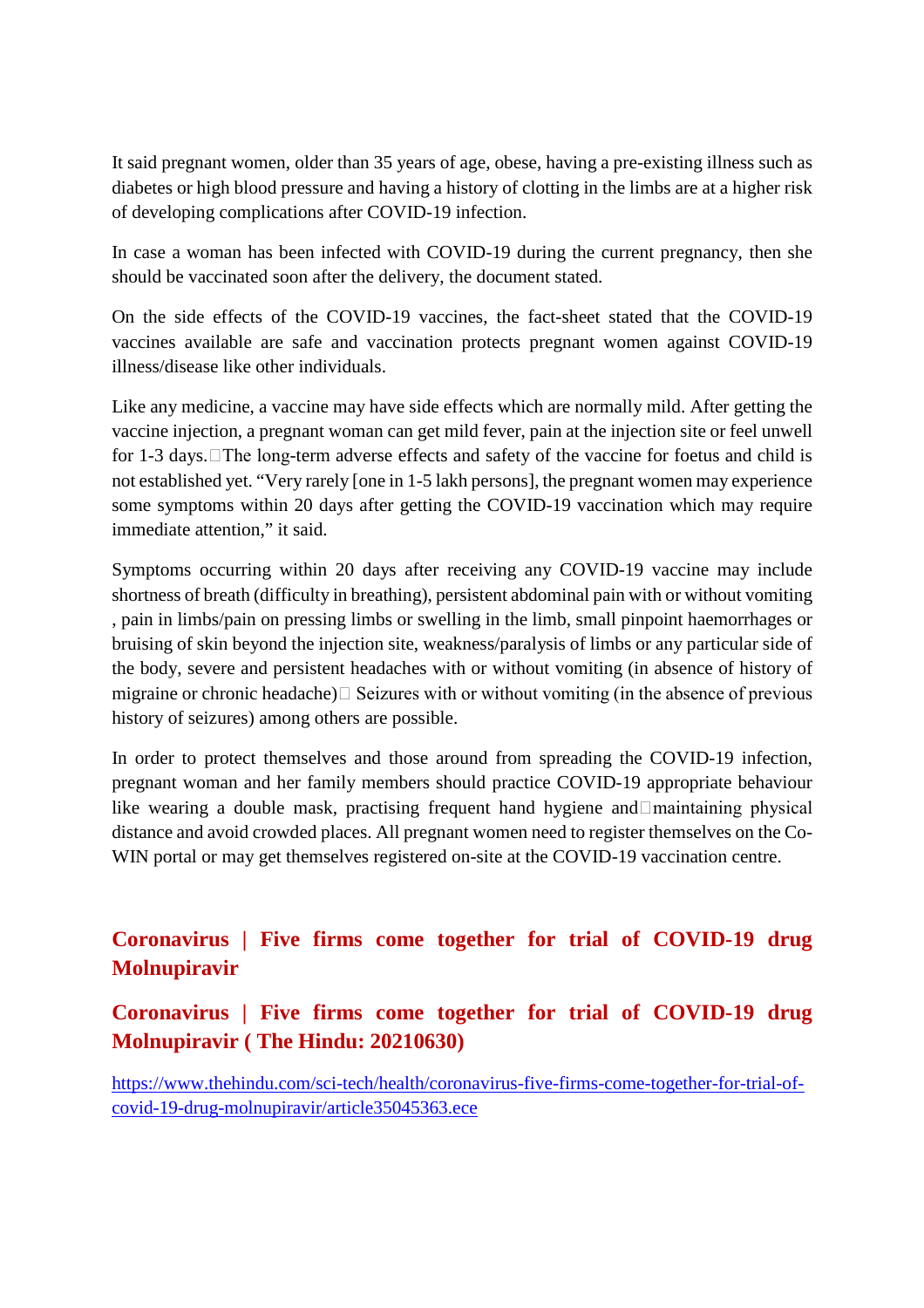First of its kind collaboration for testing COVID drug

Five pharma majors — Cipla, Dr. Reddy's Laboratories, Emcure, Sun Pharma and Torrent will collaborate for the clinical trials in India of investigational, oral, anti-viral drug Molnupiravir for the treatment of mild COVID-19 .

Also read: Phase 3 trials of anti-COVID drug Molnupiravir begins

Describing their collaboration as a first of its kind in the Indian pharma industry, a release on Tuesday said the companies will jointly sponsor, supervise and monitor the clinical trial that is expected to take place between June and September this year. The trial, for which 1,200 patients are to be recruited, is to be conducted across the country.

The release said as directed by a Subject Expert Committee of the Central Drugs Standard Control Organisation, Dr. Reddy's will conduct the clinical trial using its product and the other four pharma companies will be required to demonstrate equivalence of their products to the product used by Dr. Reddy's. On successful completion of the trial, each company will independently approach the regulatory authorities for approval to manufacture and supply Molnupiravir for the treatment of COVID-19 in the country.

Their move to collaborate follows the non-exclusive voluntary licensing agreement the five companies had individually entered into with Merck Sharpe Dohme (MSD) earlier this year to manufacture and supply Molnupiravir in India and over 100 low and middle-income countries.

Molnupiravir is said to inhibit the replication of multiple RNA viruses, including SARS-CoV-2.

MSD, as part of a collaboration with Ridgeback Biotherapeutics, is conducting Phase III trial of the drug globally for the treatment of non-hospitalised patients with confirmed COVID-19, the release said.

#### **Skincare**

#### **'I love to merge science and spirituality': skincare maven Dr Barbara Sturm( The Hindu: 20210630)**

https://www.thehindu.com/life-and-style/luxury/dr-barbara-sturm-interview-nykaa-indialove-to-merge-science-and-spirituality/article35012822.ece

Dr. Barbara Sturm photographed in Los Angeles, California, USA | Photo Credit: Chris Singer Photography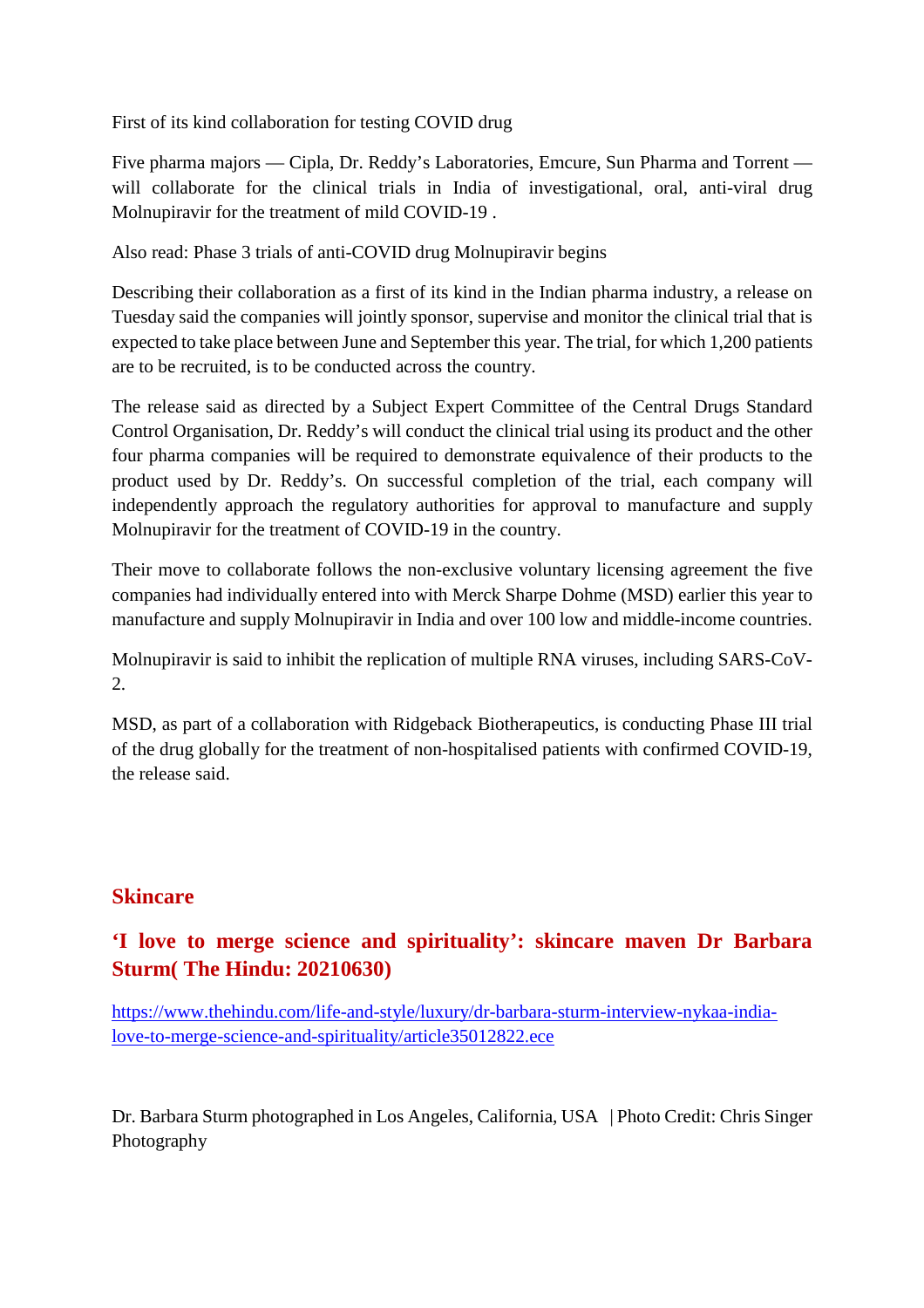German skincare specialist Dr Barbara Sturm who has forayed into India, talks merging science with spirituality, and why skincare is an inevitable investment

At the mere mention of retinoids, Dr Barbara Sturm is aghast, her crystal blue eyes wide with disappointment. During a virtual event ahead of the June 8 launch of Dr Barbara Sturm products on Global Store on Nykaa's mobile app, the internationally-acclaimed inflammatory doctor and skin specialist tells a virtual room of influencers and journalists that retinol is actually inflammatory and can do more harm than help. She does not beat around the bush when it comes to the urgent matter of skincare.

"Hydrate, hydrate, hydrate," she orders with a laugh, as she sits in her minimalist yet ubermodern home in Düsseldorf, Germany.

The 49-year-old disruptor shot to fame as the doctor who helped save late NBA champion Kobe Bryant's injured knee in a treatment that was known as 'Kobe Procedure'. A deep appreciator of Ayurveda, Dr Sturm tells The Hindu Weekend in an email interview that her love for skincare and holistic beauty comes from — like most people — her mother, who was a chemist, and her grandmother, who was a pharmacist.

Read More | Charlotte Tilbury on her best-selling Magic Cream and breaking into the Indian market

"They both loved milk baths and dry brushing, and would always mix creams for us as children; we would often go into the forest during my childhood and pick medicinal herbs and roots. They helped me with ingredient science and formulations, and are hugely inspirational to me," she recalls. "I was taught early on to use nature and ingredients found in nature for their healing properties and always to treat the skin gently. This is something that is deeply rooted in my skincare philosophy and skincare line."

#### According to Nayar

The Dr Barbara Sturm launch on the Nykaa Global Store is one success among many for Nykaa CEO & Founder Falguni Nayar. The platform already has big names such as Evolve, Rodial and Cosmedix, showcasing the shifting demands for luxury beauty. "We show brands the opportunity that India presents as a fast-growth, evolving market and spend considerable time and effort to assist them in bringing operations to the country. Seeing the overwhelming response we receive around these brands upon launch, we continue to work to build further access for the Indian consumer," says Nayar, adding, "Beauty is not an open market and brands require registrations to operate in India. The Global Store creates an opportunity for brands to test the market and build a customer base, before entering directly."

She shares that she merges science and spirituality, and it shows in quotidian routines, such as drinking warm water upon waking up and tongue scraping, and it also reflects in some of her products which have purslane in them.

Science of ingredients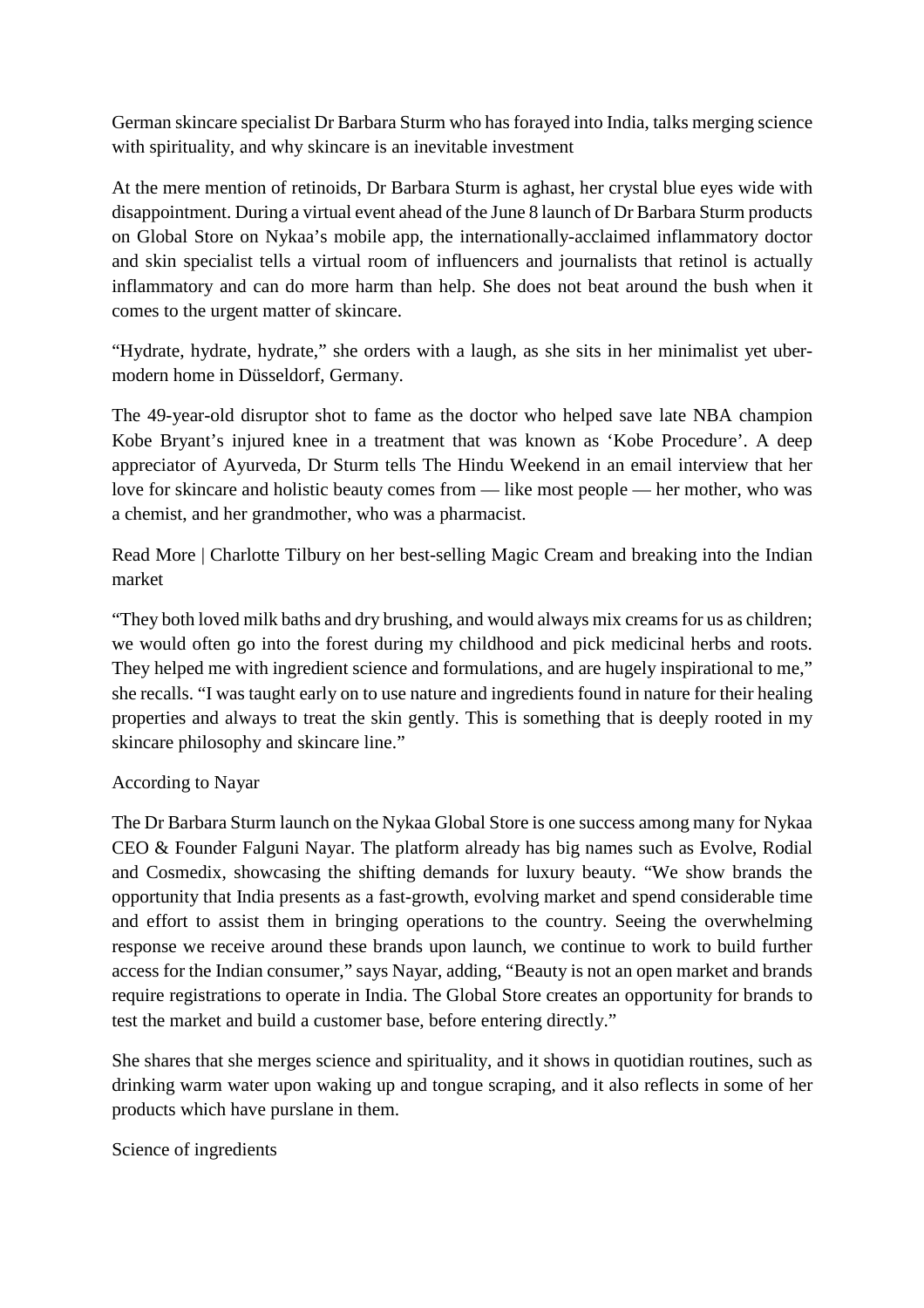But the framework of Dr Sturm's Germany-made line sits in that sweet spot between nature and science. To this day, she does not understand why marketing-based skincare even exists, adding, "Advanced ingredient science is what I build my skincare solutions around — potent, key ingredients that have been widely, clinically studied for their properties and efficacy. Skin has both overlapping and unique needs, and requires science and results-driven skincare to be healthy, functioning, but also look good."

That is why she has created so many 'white T-shirt' products such as the Hyaluronic Serum (₹10,660), Sun Drops SPF 30 (₹5,050), Brightening Face Cream (₹17,950), and Face Cream Rich ( $\overline{x}$ 17,950) — all in her trademark sand-blasted glass bottles and tubs. A busy mom, she also has a well-received Baby & Kids line. One of her more novel and pandemic-ready inventions is her reusable Nano Silver Mask that both protects and cares for the skin (price TBC).

Dr Barbara Sturm's Darker Skin Tones Face Cream and Foam Cleanser

Dr Barbara Sturm's Darker Skin Tones Face Cream and Foam Cleanser | Photo Credit: Dr Barbara Sturm

She is also known for her Darker Skin Tones products that aim to even out and brighten rather than lighten the skin of melanin-active Indian consumers. Dr Sturm's products are also geared towards women's needs, such as her V Collection specifically for intimate skin care, and her pregnancy-safe line which has been lauded by American actor-dancer Jenna Dewan and model Ashley Graham.

Yes, the products are pricey. But she says such price tags on skincare are attributed to their development and ingredient concentrations, and she knows the Indian market is aware of this. She explains, "It is inevitably going to be 'luxury' because it is so expensive to make it that way. I do think people are beginning to appreciate and understand that process. But, at the same time, I think about how to democratise and bring great skincare to more people. I will do something about it soon."

#### The great equaliser

The skincare luminary has worked with some famous faces such as Jennifer Lopez, Venus Williams and Kim Kardashian, people who are under the gun to constantly look perfect. But Dr Sturm deems says skin health is an equaliser for her. "Skin is skin," she insists, "there is no difference between a celebrity's skin and yours. My fundamental advise never changes: protect and boost your skin barrier function, provide it with essential nutrition and hydration, and combat inflammation with skincare ingredient science. Avoid make-up, irritating and aggressive ingredients, acid peels and lasers. Heal and protect your skin and it will glow."

Dr Barbara Sturm's Darker Skin Sun Drops SPF 50

Dr Barbara Sturm's Darker Skin Sun Drops SPF 50 | Photo Credit: Dr Barbara Sturm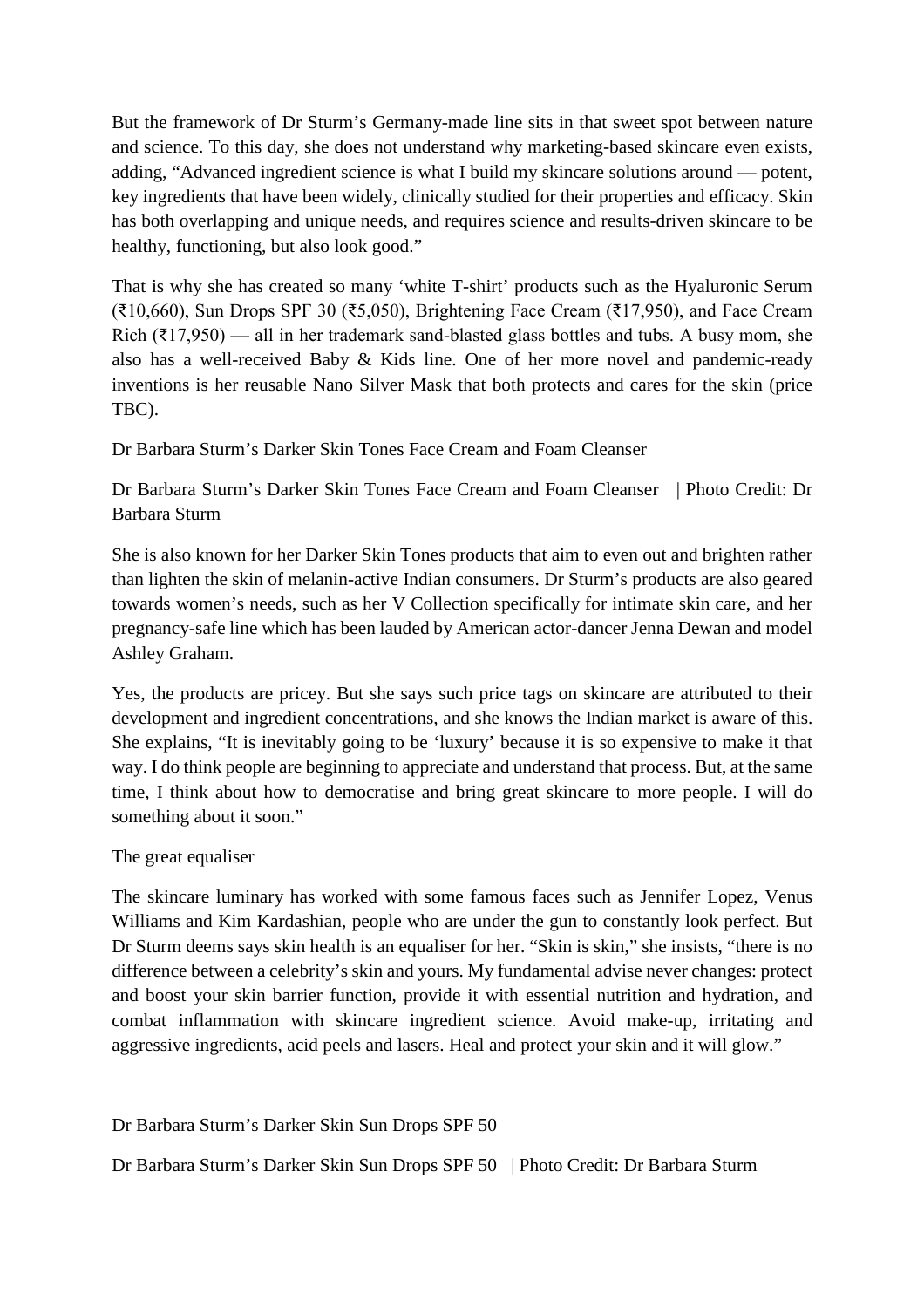But the coronavirus pandemic hit the beauty and skincare industry hard, and Dr Sturm found she and her teams had to pivot hard to a new normal. "For every business, the pandemic necessitated change and creativity in serving customers," she shares. "For me, it caused an emergency acceleration [product development, expansion, etcetera] of the things that I intended to carry out anyway at my company to improve the customer experience. We all had to do our part. As a doctor, I wanted to provide education and information, and to talk with people about self-care, of both their skin and their overall health."

One of the more popular ventures is Skin School, a series of free-to-attend, monthly live digital classes via Eventbrite focussing on the needs of young adult and teen skin; the series features celebrities such as model Hailey Baldwin, actor Colton Haynes, Nigerian singer-songwriter Tiwa Savage, and fashion designer Harris Reed. Full episodes can be seen on her YouTube Channel. A few of these sessions address cautionary truths against the TikTok-generation of 'skincare experts', overuse of SPF and, of course, retinoid consumption.

#### **Vaccination (Hindustan: 20210630)**

https://epaper.livehindustan.com/imageview\_893502\_86935728\_4\_1\_30-06- 2021\_0\_i\_1\_sf.html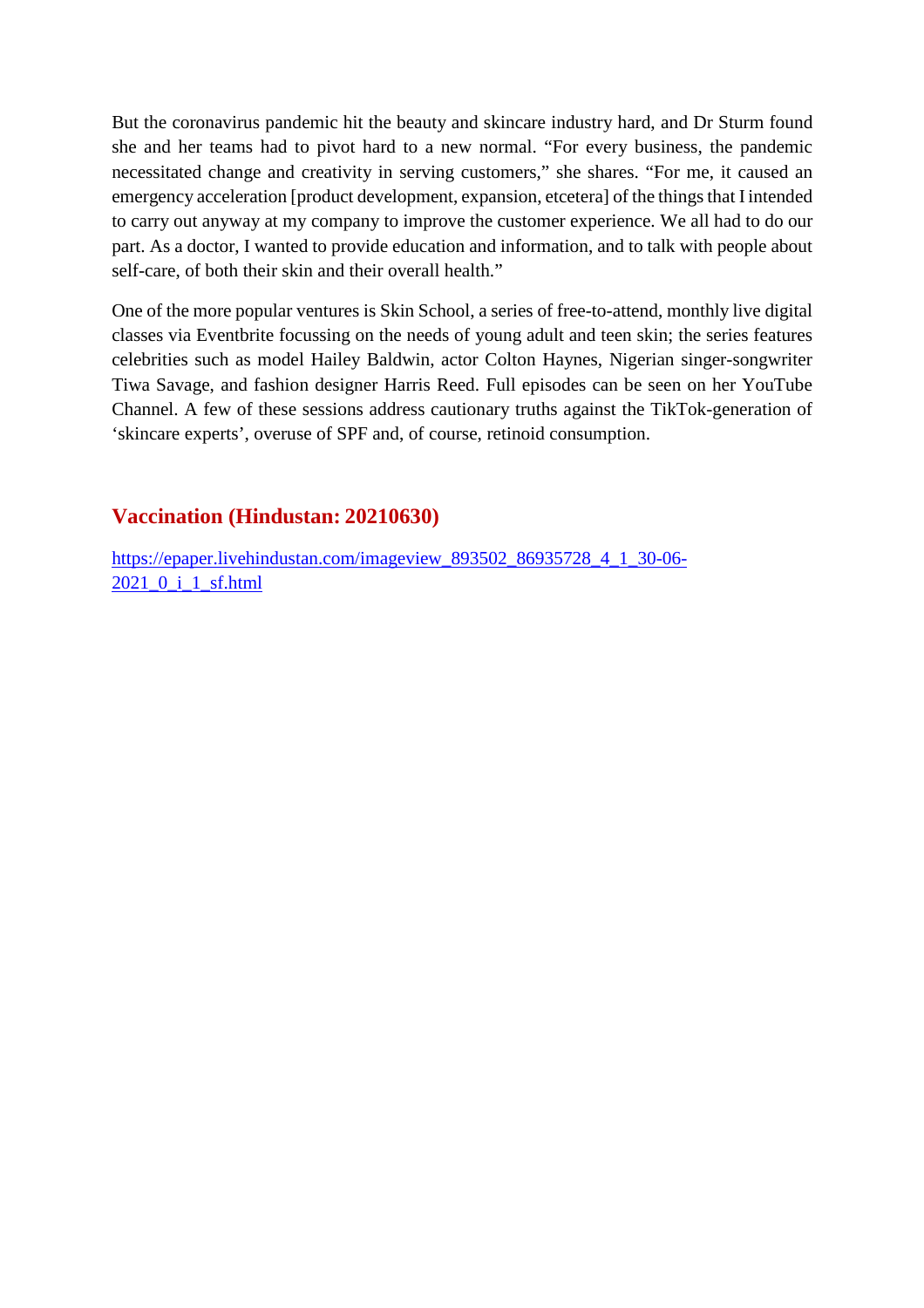# **सुखद :** आपात इस्तेमाल की मंजूरी, सिप्ला आयात करेगी देश में मॉडर्ना समेत चार टीके निलेंगे

#### नई दिल्ली | विशेष संवाददाता

कोरोना का चौथा टीका मिलने का रास्ता साफ हो गया है। डग कंटोलर जनरल ने अमेरिकी कंपनी मॉडर्ना की वैक्सीन को देश में आपात इस्तेमाल की इजाजत दे दी है। भारतीय कंपनी सिप्ला मॉडर्ना के कोरोना टीके का आयात करेगी और देशभर में उपलब्ध कराएगी।

टीका कब आएगा. स्थिति साफ **नहीं :** नीति आयोग के सदस्य डॉ. वीके. पॉल ने मंगलवार को यह जानकारी दी। उन्होंने कहा कि सिप्ला के माध्यम से आवेदन मिला था। अंतरराष्टीय स्तर पर विकसित इस टीके को आपात इस्तेमाल की मंजुरी नियामक ने प्रदान कर दी है। कोवैक्सीन, कोविशील्ड एवं स्पतनिक के बाद यह चौथा टीका है जिसे मंजुरी दी गई है। उन्होंने कहा कि टीका कब से मिलेगा. कितनी मात्रा में आएगा. यह सब तय नहीं हैं। आने वाले दिनों में इन सब मुद्दों पर स्थिति साफ होगी।

एमआरएनए तकनीक वाला पहला **टीकाः**मॉडर्ना की वैक्सीन एमआरएनए तकनीक पर बनी है तथा इस प्रकार के पहले टीके को देश में मंजरी मिली है। हालांकि. एमआरएनए तकनीक परएक टीका देश में भी बन रहा है लेकिन अभी उसे मंजरी मिलना बाकी है।

फाइजर से बातचीत जारी:डॉ. पॉल ने कहा कि फाइजर तथा जॉनसन एंड जॉनसन से भी सरकार की वार्ता जारी है।

### खासियतः वायरस के खिलाफ 94 फीसदी असरदार

94 फीसदी प्रभावी. अन्य टीकों की तरह इसकी भी दो डिग्री तापमान खुराक लेनी पडेंगी, एक पर सात महीने बस्टर डोज भी उपलब्ध रखा जा सकेगा नए रुपों पर भी असर Ω वायरस के नए स्वरूपों के -0 रिवलाफ भी कारगर इंजेक्शन डिग्री तापमान लगने वाली जगह पर क्षणिक दर्द व सिरदर्द या थकान के पर 30 दिन अलावा कोई दृष्प्रभाव नहीं



### बच्चों पर १००% प्रभावी

मॉडर्ना की पहली खराक 12 से 17 साल के बच्चों में कोरोना के खिलाफ 93% प्रभावी पाई गई है जबकि दूसरी खुराक लेने के दो हफ्ते बाद यह 100 फीसदी वायरस से बचाव करती है।

#### संकमण घटा

कोरोना वायरस से बचाने में

कर्ड देशों में डस्तेमाल

अमेरिका–कनाडा व ब्रिटेन में

बड़े पैमाने पर इस्तेमाल, विश्व

स्वास्थ्य संगठन ने भी इस

पर अपनी महर लगाई

स्वास्थ्य मंत्रालय ने मंगलवार को बताया कि कोरोना के नए मामलों में औसतन 17 फीसदी तक की गिरावट दर्ज की गई। सात मई को आए पीक से तुलना करें तो यह गिरावट 91% से ज्यादा है। ▶ ब्योरा पेज 08

जा रहे टीके का उत्पादन बढाने पर भी गौर कर रहे हैं। मॉडर्ना ने डीसीजीआई को बताया अमेरिका कोवैक्स के तहत टीके की निश्चित खुराक भारत को देगी। ▶ एक खराक काफी पेज 08

#### टायल जरूरी

विदेशी टीकों को देश में मंजरी के बाद पहले 1500–1600 लोगों पर परीक्षण करना पडता था पर 15 अप्रैल को केंद्र सरकार ने नीति बदल कर इसे 100 लोग तक सीमित कर दिया है। सिप्ला को 100 लोगों पर ट्रायल करना होगा।

इन कंपनियों द्वारा व्यक्त की गई चिंताओं पर भी सरकार विचार कर रही है तथा उनके निराकरण के प्रयास कर रही है। टीकों का उत्पादन बढाएंगे: डॉ. पॉल ने कहा कि हम अपने देश में निर्मित किये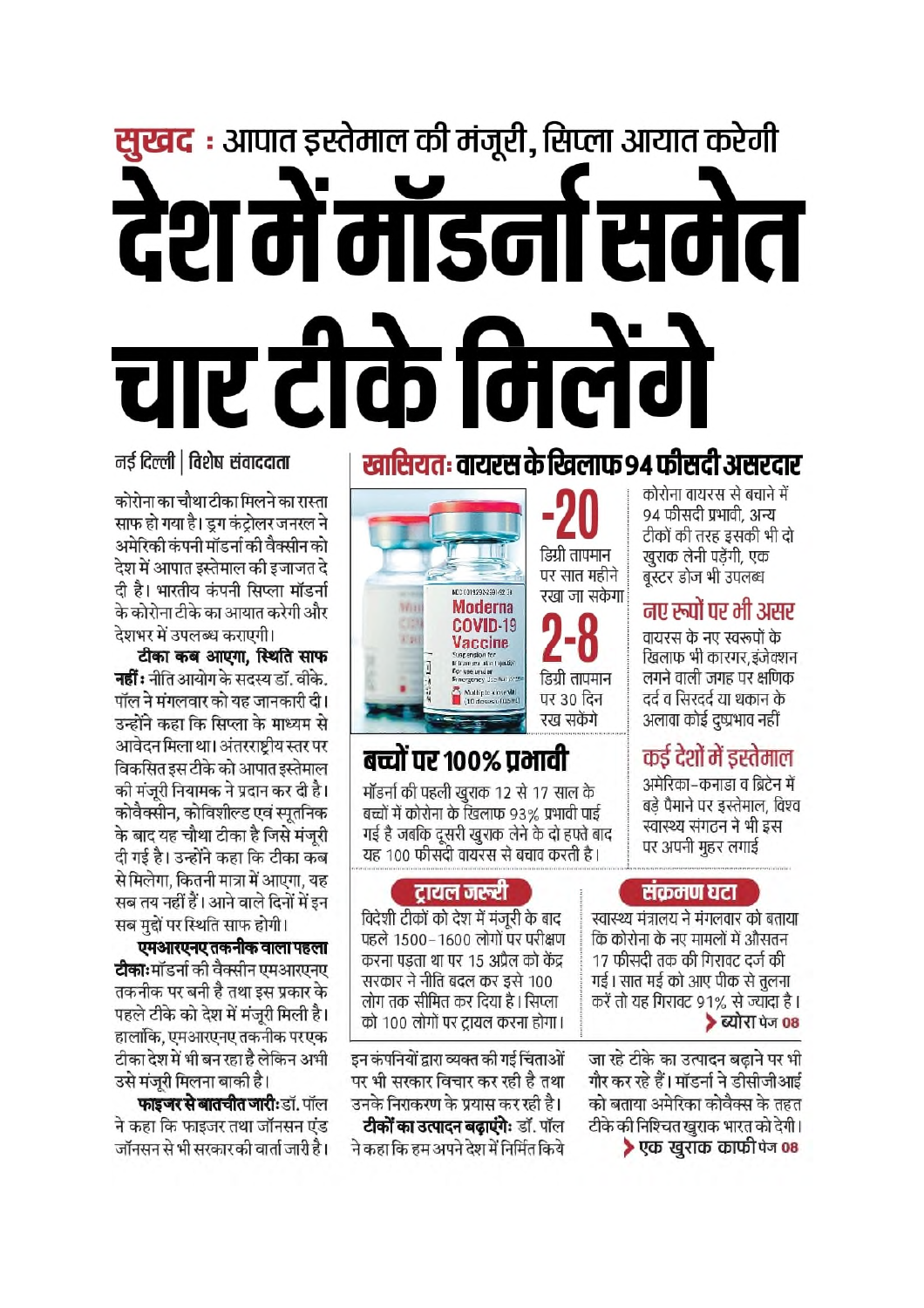#### **Citomagalo Virus (Hindustan: 20210630)**

https://epaper.livehindustan.com/imageview\_894248\_85728304\_4\_1\_30-06- 2021\_2\_i\_1\_sf.html